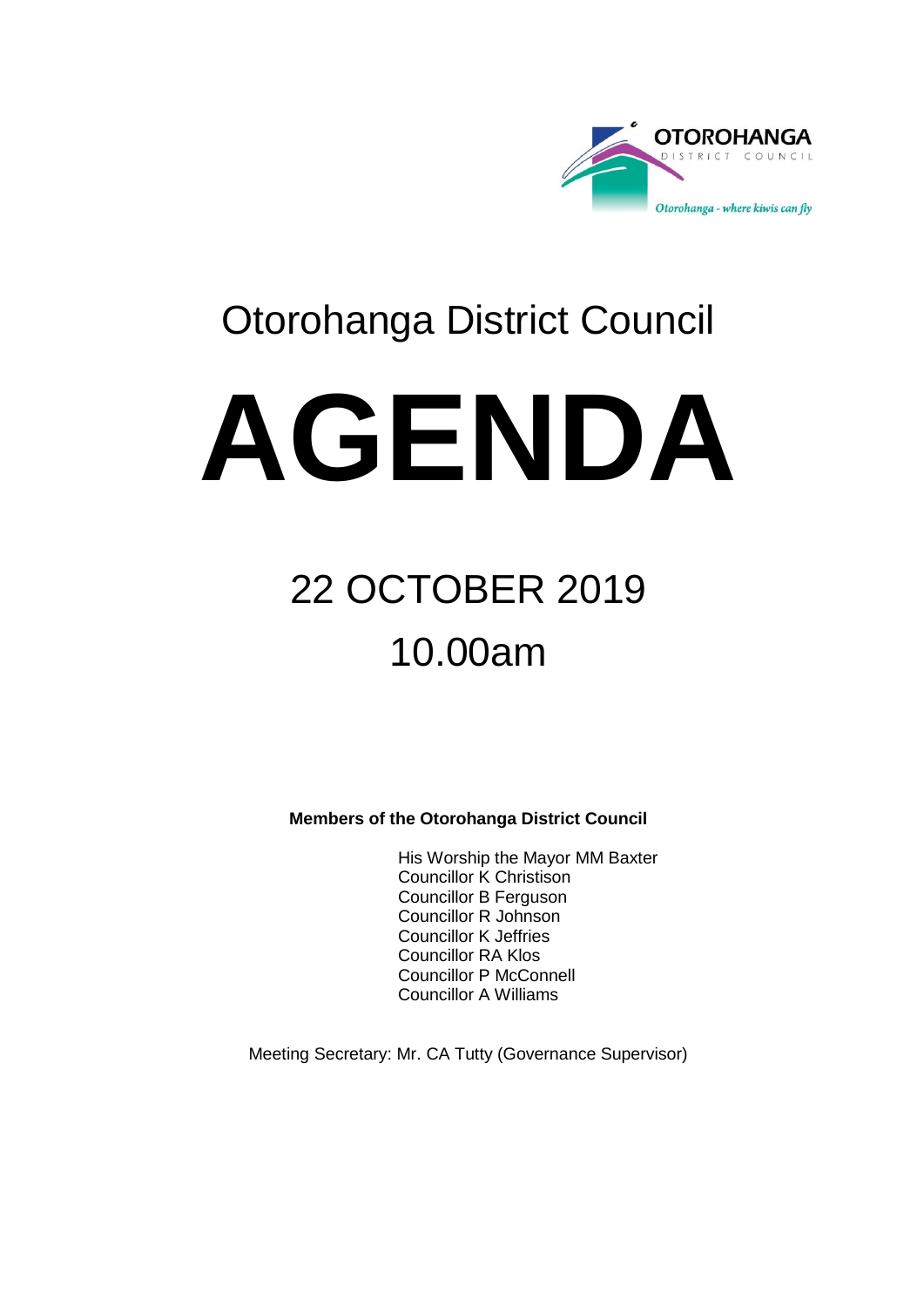#### **OTOROHANGA DISTRICT COUNCIL**

#### **22 OCTOBER 2019**

Notice is hereby given that an Inaugural meeting of the Otorohanga District Council will be held in the Council Chambers, 17 Maniapoto Street, Otorohanga on Tuesday 22 October 2019 commencing at 10am.

#### **17 OCTOBER 2019**

**Tanya Winter CHIEF EXECUTIVE**

#### **ORDER OF BUSINESS:**

**PRESENT**

**IN ATTENDANCE**

**APOLOGIES**

#### **REPORTS**

| ITEM 1        | <b>ELECTED MEMBERS DECLARATIONS</b>                             |    |
|---------------|-----------------------------------------------------------------|----|
| <b>ITEM 2</b> | <b>APPOINTMENT OF DEPUTY MAYOR</b>                              |    |
| <b>ITEM 3</b> | <b>GENERAL EXPLANATION OF STATUTORY REQUIREMENTS</b>            | -6 |
| <b>ITEM 4</b> | <b>PROPOSED SCHEDULE OF ORDINARY MEETINGS DATES FOR COUNCIL</b> | 14 |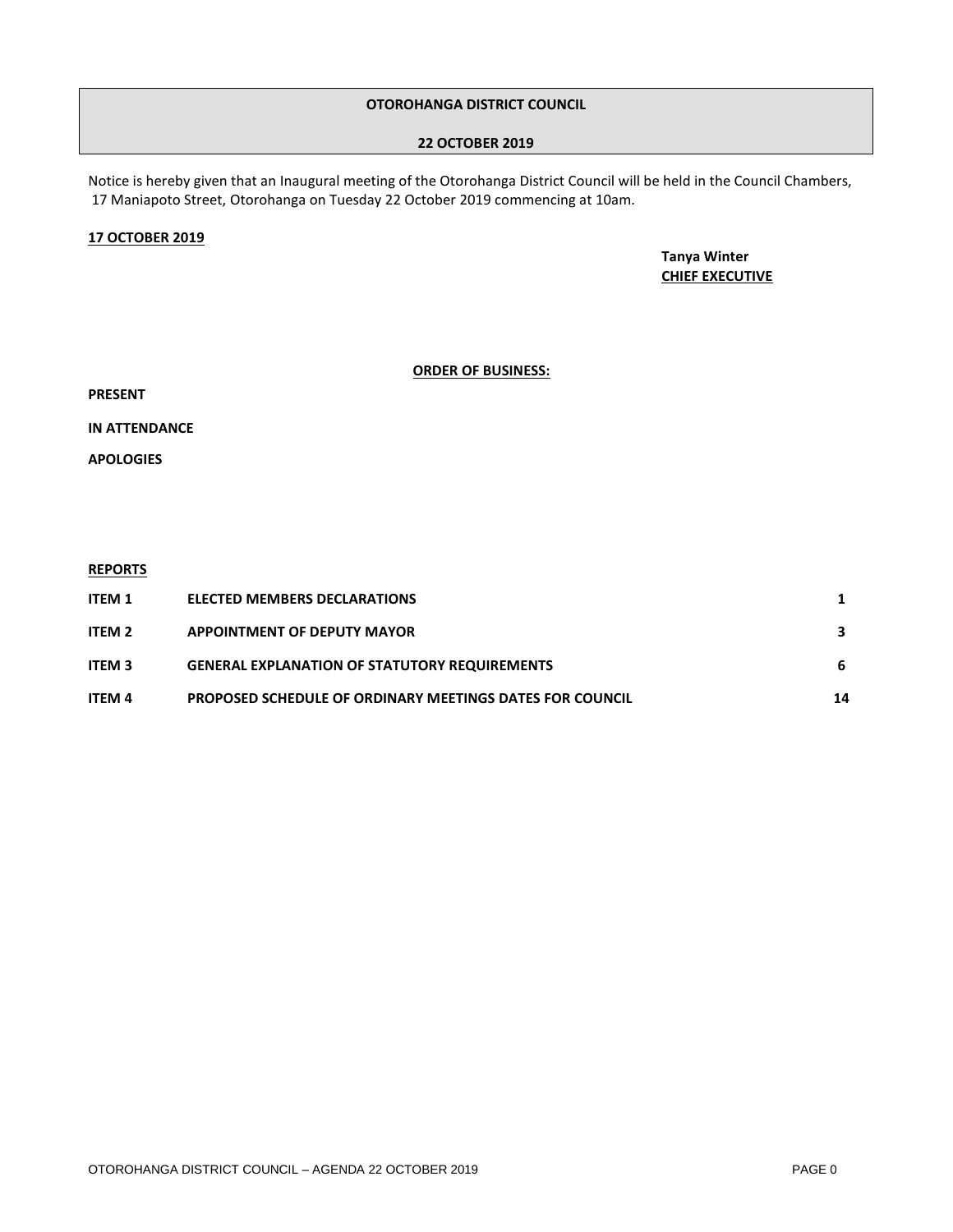#### **ITEM 1 ELECTED MEMBERS DECLARATIONS**

**TO: HIS WORSHIP THE MAYOR AND COUNCILLORS OTOROHANGA DISTRICT COUNCIL**

**FROM: CHIEF EXECUTIVE**

**DATE: 22 OCTOBER 2019**

#### **Relevant Community Outcomes**

Foster an involved and engaged Community

#### **Executive Summary**

Pursuant to Schedule 7, Part 1, Clause 14 of the Local Government Act 2002, the Mayor is required to make and sign a declaration in the presence of the Chief Executive.

Pursuant to Schedule 7, Part 1, Clause 14 of the Local Government Act 2002, Councillors are required to make and sign a declaration in the presence of the Mayor.

#### **Recommendations**

It is recommended that:

- 1. Pursuant to Schedule 7, Part 1, Clause 14 of the Local Government Act 2002, the Mayor signs the declaration form in the presence of the Chief Executive.
- 2. Pursuant to Schedule 7, Part 1, Clause 14 of the Local Government Act 2002, all Councillors sign the declaration form in the presence of the Mayor.

#### **Legal and policy considerations**

Clause 14 of Schedule 7 of the Local Government Act sets out the requirements for elected members to sign a declaration prior to being sworn in to office.

14 Declaration by member

- 1) A person may not act as a member of a local authority until
	- a) that person has, at a meeting of the local authority following the election of that person, made an oral declaration in the form set out in subclause (3); and
	- b) a written version of the declaration has been attested as provided under subclause (2).
- 2) The written declaration must be signed by the member and witnessed by
	- a) the chairperson; or
	- b) the mayor; or
	- c) a member of the local authority; or
	- d) the chief executive of the local authority; or
	- e) in the absence of the chief executive, some other officer appointed by the chief executive.
- 3) The form of the declaration must consist of the following elements: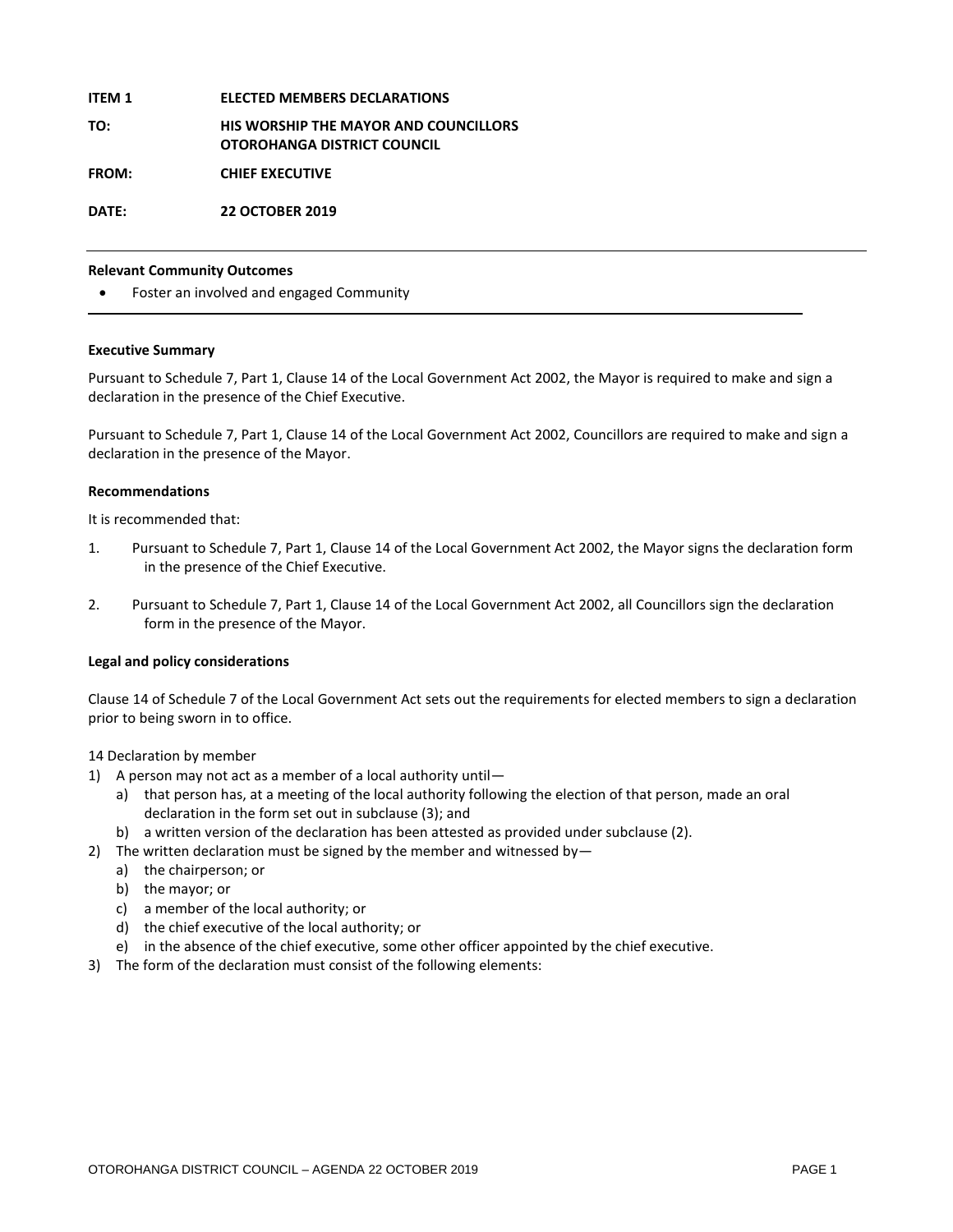#### **Declaration by Mayor or Chairperson or Member**

"I, AB, declare that I will faithfully and impartially, and according to the best of my skill and judgment, execute and perform, in the best interests of [region or district], the powers, authorities, and duties vested in, or imposed upon, me as [Mayor or Chairperson or Member] of the [local authority] by virtue of the Local Government Act 2002, the Local Government Official Information and Meetings Act 1987, or any other Act

Dated at: [place, date]

Signature:

Signed in the presence of: CD, [Mayor or Chairperson or Member or Chief Executive of local authority]".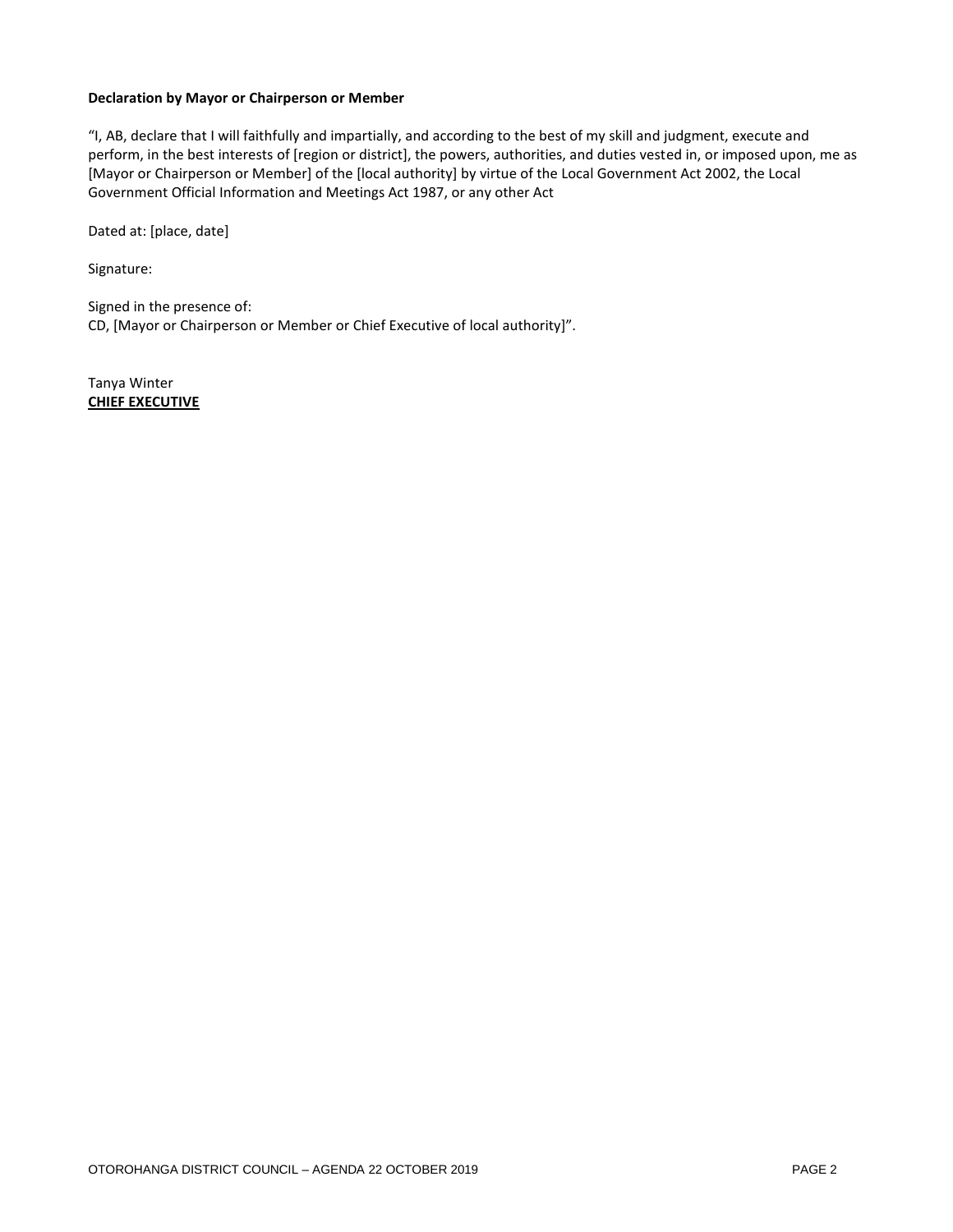#### **ITEM 2 APPOINTMENT OF DEPUTY MAYOR**

#### **TO: HIS WORSHIP THE MAYOR AND COUNCILLORS OTOROHANGA DISTRICT COUNCIL**

**FROM: CHIEF EXECUTIVE**

**DATE: 22 OCTOBER 2019**

#### **Relevant Community Outcomes**

Foster an involved and engaged Community

#### **Executive Summary**

The Deputy Mayor must be appointed at the first meeting of the local authority under Clause 21(5)(e) of schedule 7 of the Local Government Act 2002.

#### **Recommendations**

It is recommended that:

- 1) The Mayor appoints \_\_\_\_\_\_\_\_\_\_\_\_\_\_\_\_\_\_as the Deputy Mayor; or
- 2) In the event that the Mayor has declined to exercise the power to appoint a Deputy Mayor, the Council appoints \_\_\_\_\_\_\_\_\_\_\_\_\_\_\_\_\_\_\_\_\_\_as the Deputy Mayor.

#### **Background**

Section 41A(3) of the Local Government Act 2002 states a mayor has the power to appoint the deputy mayor. In the event that the Mayor declines to exercise the power of appointment, Council must then appoint a Deputy Mayor. S41A(4) does provide for the Council to overturn the appointment of the Deputy Mayor appointed by the Mayor however the Council must follow a process set out under Clause 18 of Schedule 7.

The following extracts from the Local Government Act 2002 are provided for reference:

#### **Section 41A Role and powers of mayors**

- (1) The role of a mayor is to provide leadership to—
	- (a) the other members of the territorial authority; and
	- (b) the people in the district of the territorial authority.
- (2) Without limiting subsection (1), it is the role of a mayor to lead the development of the territorial authority's plans (including the long-term plan and the annual plan), policies, and budgets for consideration by the members of the territorial authority.
- (3) For the purposes of subsections (1) and (2), a mayor has the following powers:
	- (a) to appoint the deputy mayor:
	- (b) to establish committees of the territorial authority:
	- (c) to appoint the chairperson of each committee established under paragraph (b), and, for that purpose, a mayor—
		- (i) may make the appointment before the other members of the committee are determined; and
		- (ii) may appoint himself or herself.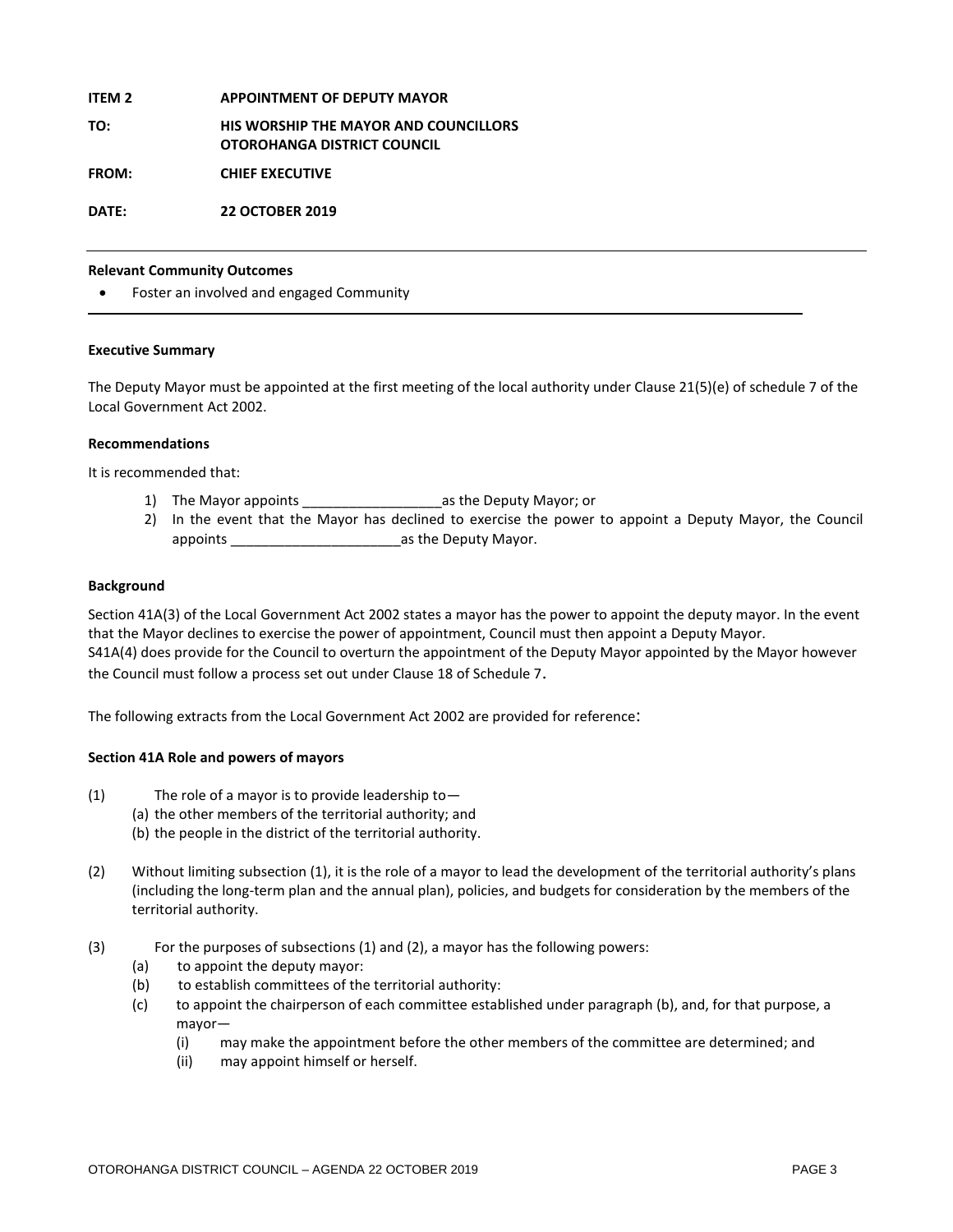- (4) However, nothing in subsection (3) limits or prevents a territorial authority from—
	- (a) removing, in accordance with clause 18 of Schedule 7, a deputy mayor appointed by the mayor under subsection (3)(a); or
	- (b) discharging or reconstituting, in accordance with clause 30 of Schedule 7, a committee established by the mayor under subsection (3)(b); or
	- (c) appointing, in accordance with clause 30 of Schedule 7, 1 or more committees in addition to any established by the mayor under subsection (3)(b); or

(d) discharging, in accordance with clause 31 of Schedule 7, a chairperson appointed by the mayor under subsection (3)(c).

- (5) A Mayor is a member of each committee of a territorial authority.
- (6) To avoid doubt, a mayor must not delegate any of his or her powers under subsection (3).
- (7) To avoid doubt,
	- (a) clause 17(1) of Schedule 7 does not apply to the election of a deputy mayor of a territorial authority unless the mayor of the territorial authority declines to exercise the power in subsection (3)(a):
	- (b) clauses 25 and 26(3) of Schedule 7 do not apply to the appointment of the chairperson of a committee of a territorial authority established under subsection (3)(b) unless the mayor of the territorial authority declines to exercise the power in subsection (3)(c) in respect of that committee.

#### **Schedule 7 Election and removal of chairperson, deputy chairperson, and deputy mayor Clause 17 Election of deputy mayor or deputy chairperson**

- (1) A territorial authority must elect 1 of its members to be its deputy mayor in accordance with clause 25.
- (2) A regional council must elect 1 of its members to be its deputy chairperson in accordance with clause 25.
- (3) The deputy mayor or deputy chairperson must perform all the responsibilities and duties, and may exercise all the powers, of the mayor or chairperson, —
	- (a) with the consent of the mayor or chairperson, at any time during the temporary absence of the mayor or chairperson:
	- (b) without that consent, at any time while the mayor or chairperson is prevented by illness or other cause from performing the responsibilities and duties, or exercising the powers, of his or her office:
	- (c) while there is a vacancy in the office of the mayor or chairperson.

#### **Clause 18 Power to remove chairperson, deputy chairperson, or deputy mayor**

- (1) At a meeting that is in accordance with this clause, a territorial authority or regional council may remove its chairperson, deputy chairperson, or deputy mayor from office.
- (2) If a chairperson, deputy chairperson, or deputy mayor is removed from office at that meeting, the territorial authority or regional council may elect a new chairperson, deputy chairperson, or deputy mayor at that meeting.
- (3) A meeting to remove a chairperson, deputy chairperson, or deputy mayor may be called by  $-$ 
	- (a) a resolution of the territorial authority or regional council; or
	- (b) a requisition in writing signed by the majority of the total membership of the territorial authority or regional council (excluding vacancies).
- (4) A resolution or requisition must—
	- (a) specify the day, time, and place at which the meeting is to be held and the business to be considered at the meeting; and
	- (b) indicate whether or not, if the chairperson, deputy chairperson, or deputy mayor is removed from office, a new chairperson, deputy chairperson, or deputy mayor is to be elected at the meeting if a majority of the total membership of the territorial authority or regional council (excluding vacancies) so resolves.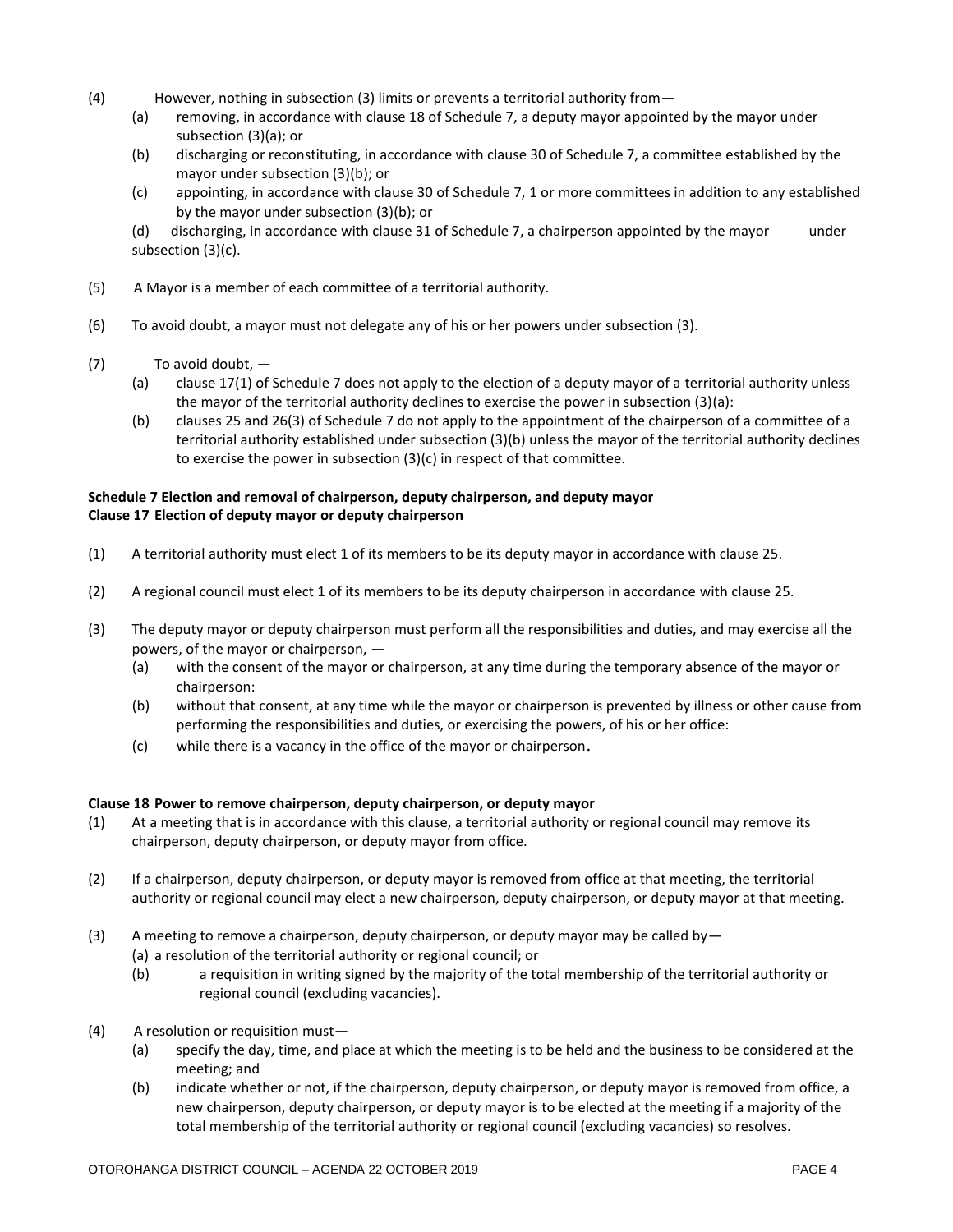- (5) A resolution may not be made and a requisition may not be delivered less than 21 days before the day specified in the resolution or requisition for the meeting.
- (6) The chief executive must give each member notice in writing of the day, time, place, and business of any meeting called under this clause not less than 14 days before the day specified in the resolution or requisition for the meeting.
- (7) A resolution removing a chairperson, deputy chairperson, or deputy mayor carries if a majority of the total membership of the territorial authority or regional council (excluding vacancies) votes in favour of the resolution.

#### **Clause 25 Voting systems for certain appointments**

- (1) This clause applies to—
	- (a) the election or appointment of the chairperson and deputy chairperson of a regional council; and
	- (b) the election or appointment of the deputy mayor; and
	- (c) the election or appointment of the chairperson and deputy chairperson of a committee; and
	- (d) the election or appointment of a representative of a local authority.
- (2) If this clause applies, a local authority or a committee (if the local authority has so directed) must determine by resolution that a person be elected or appointed by using one of the following systems of voting:
	- (a) the voting system in subclause (3) (system A):
	- (b) the voting system in subclause (4) (system B).
- (3) System A—
	- (a) requires that a person is elected or appointed if he or she receives the votes of a majority of the members of the local authority or committee present and voting; and
	- (b) has the following characteristics:
		- (i) there is a first round of voting for all candidates; and
		- (ii) if no candidate is successful in that round there is a second round of voting from which the candidate with the fewest votes in the first round is excluded; and
		- (iii) if no candidate is successful in the second round there is a third, and if necessary subsequent, round of voting from which, each time, the candidate with the fewest votes in the previous round is excluded; and
		- (iv) in any round of voting, if 2 or more candidates tie for the lowest number of votes, the person excluded from the next round is resolved by lot.
- (4) System B—
	- (a) requires that a person is elected or appointed if he or she receives more votes than any other candidate; and
	- (b) has the following characteristics:
		- (i) there is only 1 round of voting; and
		- (ii) if 2 or more candidates tie for the most votes, the tie is resolved by lot.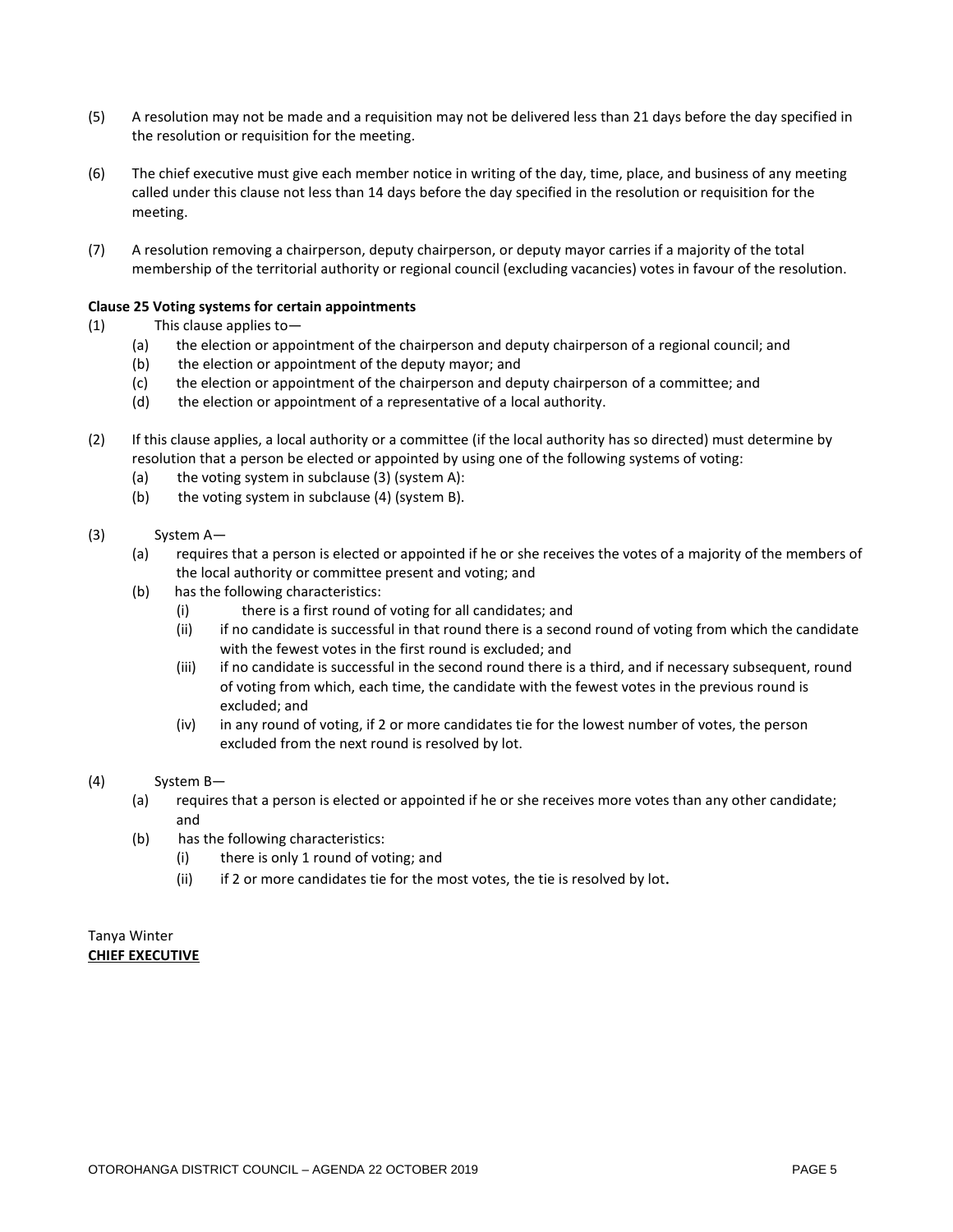#### **ITEM 3 GENERAL EXPLANATION OF STATUTORY REQUIREMENTS**

**TO: HIS WORSHIP THE MAYOR AND COUNCILLORS OTOROHANGA DISTRICT COUNCIL**

**FROM: CHIEF EXECUTIVE**

**DATE: 22 OCTOBER 2019**

#### **Relevant Community Outcomes**

Foster an involved and engaged Community

#### **Executive Summary**

The purpose of this report is to provide the Council with an overview of key legislation that you need to be aware of and have an understanding of in your role as a member of the Council. This report will highlight some of the key aspects of the following legislation:

- Local Government Act 2002
- Local Government Official Information and Meetings Act 1987
- Local Authority (Members' Interests) Act 1968
- Crimes Act 1961 Sections 99, 105 and 105A
- Secret Commissions Act 1910
- Protected Disclosures Act 2000
- Public Records Act 2005
- Health and Safety at Work 2015
- Financial Markets Conduct Act 2013

#### **Recommendation**

It is recommended that:

3) Council receives the report on general information on statutory requirements for elected members in accordance with the Local Government Act 2002 Schedule 7, Part 1, Clause 21(5)(c).

#### **Background**

There are certain legislative provisions which members must be aware to avoid a risk of disqualification from office. There is also a requirement to have these brought to your attention at the inaugural meeting of the Council under Clause 21(5)(c) of Schedule 7 of the Local Government Act 2002.

#### **Legislation**

#### **LOCAL GOVERNMENT ACT 2002**

The Local Government Act 2002 (LGA2002) defines local government's purpose, its general powers, its specific by-law making powers and the principles and processes that councils must abide by when making decisions. The LGA2002 is based on the principle of general competency, which enables a council to do whatever is necessary to fulfil its role. Within this framework, there is a considerable degree of flexibility in deciding what activities are undertaken and how they are carried out. It states that the overall role of the Council is to ensure democratic local decision-making and action by, and on behalf of, communities.

The purpose of local government is defined in section 10 of the LGA2002 and states "The purpose of local government is:

- a. To enable democratic local decision-making and action by, and on behalf of, communities; and
- b. To promote the social, economic, environmental and cultural well-being of communities in the present and for the future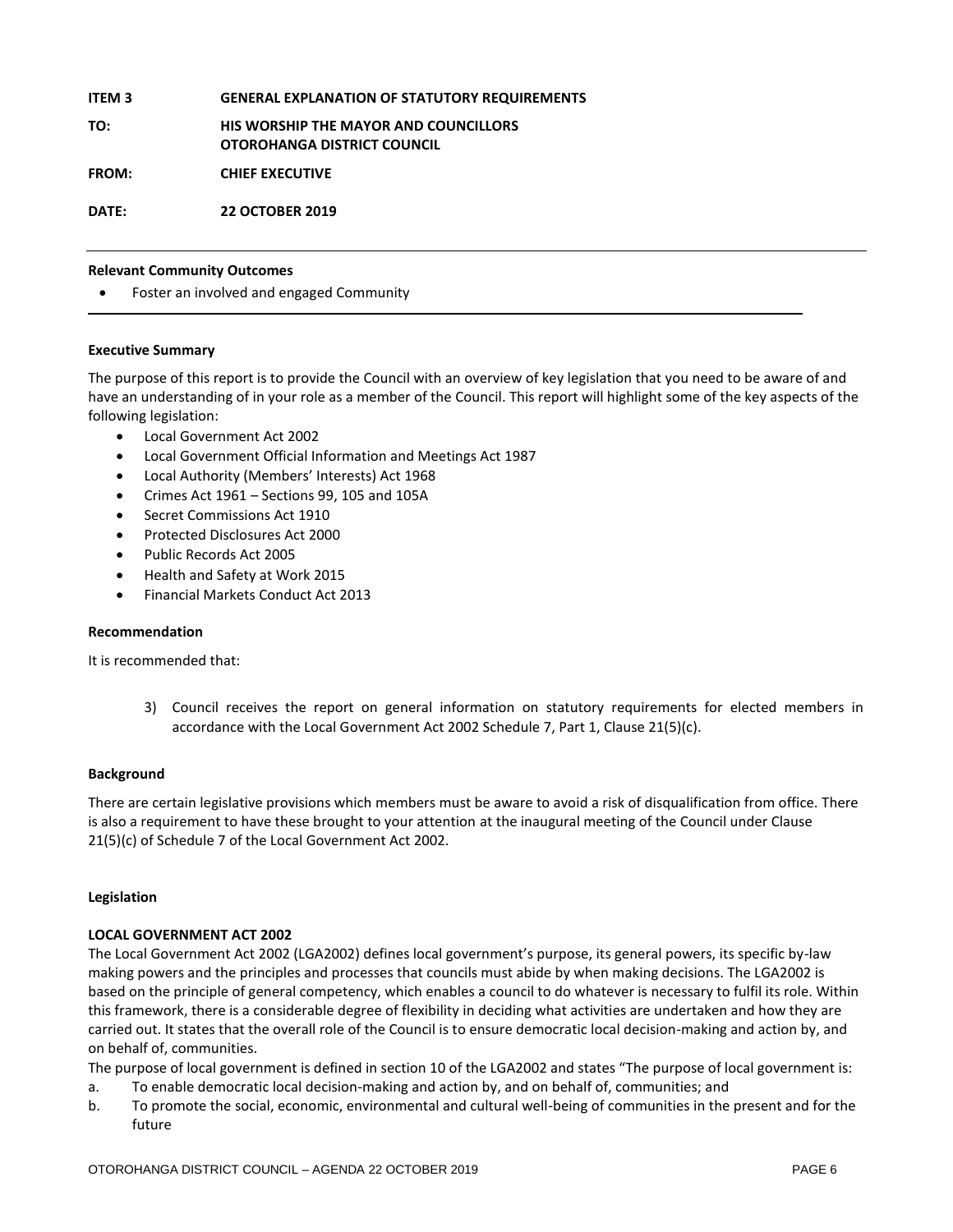As elected Council representatives you are responsible for making key policy decisions that guide our activities and provide the direction for our District's future. The Otorohanga District Council carries out a number of functions, responsibilities and activities which include:

- Constructing, managing and maintaining local infrastructure on behalf of the community. This infrastructure includes: roads, water supply, sewage disposal, refuse collection and disposal, and stormwater drainage.
- Providing and maintaining community facilities and assets which include: parks and reserves, libraries, community halls, cemeteries, swimming pool, public conveniences and harbours.
- Planning for the future needs of the district.
- Managing the environment for present and future residents.
- Undertaking a regulatory role to ensure that residents have a safe, desirable and healthy environment in which to live.
- Advocacy on behalf of the local community with central government, other local authorities and other agencies.
- Promoting and facilitating development of the district that will benefit residents, and providing a comprehensive information service.

#### **LOCAL GOVERNMENT OFFICIAL INFORMATION AND MEETINGS ACT 1987 (LGOIMA)**

LGOIMA provides for all local government activities to take place in an open and transparent environment. It also specifies that, generally, all information held by a local authority in any form should be available to the public. The purpose of LGOIMA is to enable more effective participation by the public in the actions and decisions of local authorities and to promote the accountability of local authority members and officials with a view to enhancing respect for the law and promote good local government in New Zealand.

There are two aspects to this Act:

- Access to local authority information; and
- Meetings process

A brief overview of these provisions is provided in the following paragraphs.

#### **Access to Local Authority Information**

Generally, all information held by a local authority in any form should be available to the public, subject to certain reasons set out where a Council might rely on to withhold particular information, such as the protection of privacy, commercial advantage, protection of negotiations.

LGOIMA provides for anyone to have the right to request information held by the Council and that if any such request is refused the applicant has the right of appeal to the Ombudsman. The Ombudsman will then consider the request; the nature and content of the information concerned and the grounds relied on for refusing to provide it. If the Ombudsman believes that some or all of the information should be released, they will recommend a course of action to the Council. It is then up to the Council to decide what to do. The Council's decision is reviewable by the High Court.

Another requirement of LGA2002 is that Council publish a document outlining its functions and giving a general description of the information held by it. This material is published through the Local Governance Statement which is required to be updated within six months following each election. The Local Governance Statement is publicly available on the Council's website however it will need to be updated following the Council's decision on its governance structure for 2019-22. LGOIMA specifically provides that there will be no liability on Councillors for any information released in good faith. It should be noted however that the Privacy Act 1993 places strict limitations on Council in respect of the release of information relating to private individuals.

Under LGOIMA the authority to make decisions regarding whether information should be released is delegated to the Chief Executive. As a general rule, any information contained in the open section of any agenda (e.g. the pages that are **not** headed "public excluded") is already in the public domain. Any information marked "public excluded" or "confidential" should not be released or discussed outside the meeting concerned.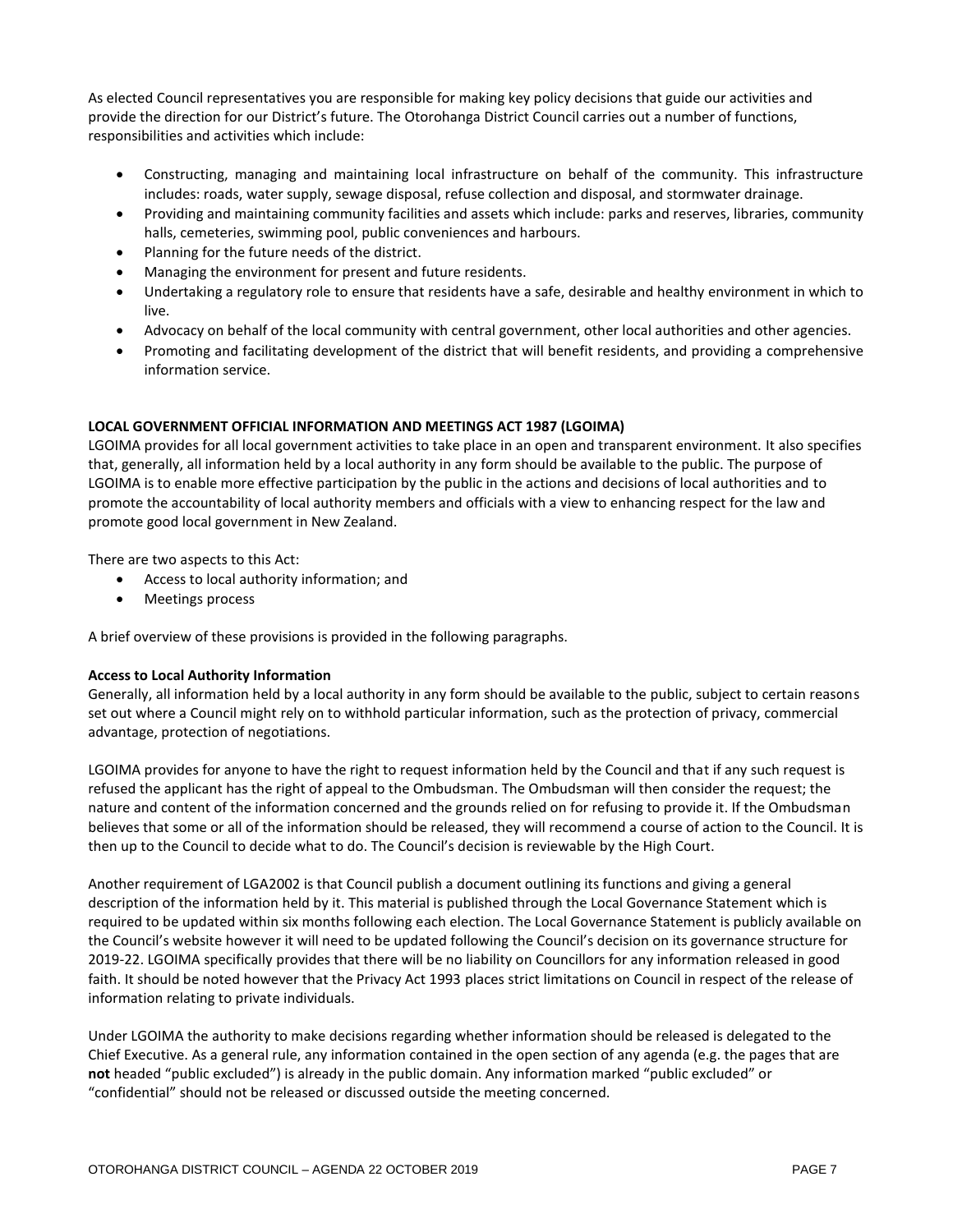If, as an elected member, you are asked to provide any such information to a third party you should refer the request to either the Chief Executive or to the Group Manager responsible for the report. Should an elected member release confidential information and should the Council suffer any loss as a result, the member may become personally liable for the Council's loss if it can be shown that the member was not acting in good faith.

#### **Local Authority Meetings**

LGOIMA provides that all meetings of Council, which includes meetings of its committees and community boards, shall be open to the public unless certain specified reasons can be satisfied for excluding them. These reasons are basically the same as for withholding information and are set out within section 48 of LGOIMA. It is necessary for the meeting to be satisfied that any one or more of these reasons exist before the public is excluded. Staff will provide guidance and suggestions where it may be considered to be appropriate for the Council or for one of its committees to meet with the public excluded.

LGOIMA also enables the Mayor (or Chairperson in the case of committees and community boards) to introduce an item that is not on the agenda as long as there is a clear reason why the item is not on the agenda and why it cannot wait until the next meeting. A formal resolution, including reasons must then be passed to receive and consider the item. This may only relate to major and urgent matters. The Council is still subject to the requirements of the decision making processes as set out in the LGA2002. LGOIMA states that in terms of minor matters, no resolution, decision or recommendation may be made in respect of that item except to refer it to a subsequent meeting for further discussion. This requirement is not intended to make the decision making process any more difficult or protracted than necessary but to ensure transparency.

Agendas for Council and Committee meetings have to be made available to the public two clear working days before the day of the meeting. The agendas are published on the Council website. Copies of agendas are also available from the council offices and public libraries. Other provisions of the LGOIMA require meetings to be publicly notified and provide that any matter including defamatory matter published in any agenda, or oral statements made at any meeting are privileged unless proven to have been made with malice.

#### **LOCAL AUTHORITY (MEMBERS' INTERESTS) ACT 1968**

The Local Authority (Members' Interests) Act 1968 helps to protect the integrity of local authority decision-making by ensuring that Councillors are not affected by personal motives when they participate in Council decision-making and cannot use their position to obtain preferential access to contracts. This Act deals with two forms of "interest", pecuniary interest and non-pecuniary interest.

#### **Pecuniary interest**

The two specific rules in the Act are that members cannot:

- 1. Enter into contracts with their local authority worth more than \$25,000 (including GST) in a financial year unless the Auditor-General approves the contracts (referred to as the contracting rule). Breach of this rule results in automatic disqualification from office; and
- 2. Participate in matters before the Council in which they have a pecuniary interest, other than an interest in common with the public (referred to as the participation rule). Breach of this rule is a criminal offence and conviction results in automatic disqualification from office

A pecuniary interest is one that involves money. This could be direct or indirect. It is sometimes difficult to decide whether an interest in a particular matter is pecuniary or some other kind. It is always the responsibility of elected members to make this decision, to declare any interest when appropriate and to ensure that as an elected member you comply with the Act's requirements at all times. The Act generally provides that no person shall be capable of being a member of Council if that person is concerned or interested in any contracts with the Council where the total payments made by the Council in respect of such contracts exceeds \$25,000 in any one financial year.

The Act also provides that an "interest" exists where a member's spouse is involved and/or where a member or their spouse is a major shareholder or have control or management of a company which contracts with Council or where the company has a pecuniary interest in the decision. It may also apply where your family trust has a contract with the Council. The Act does provide that on application to it the Office of the Auditor General may give specific approval to a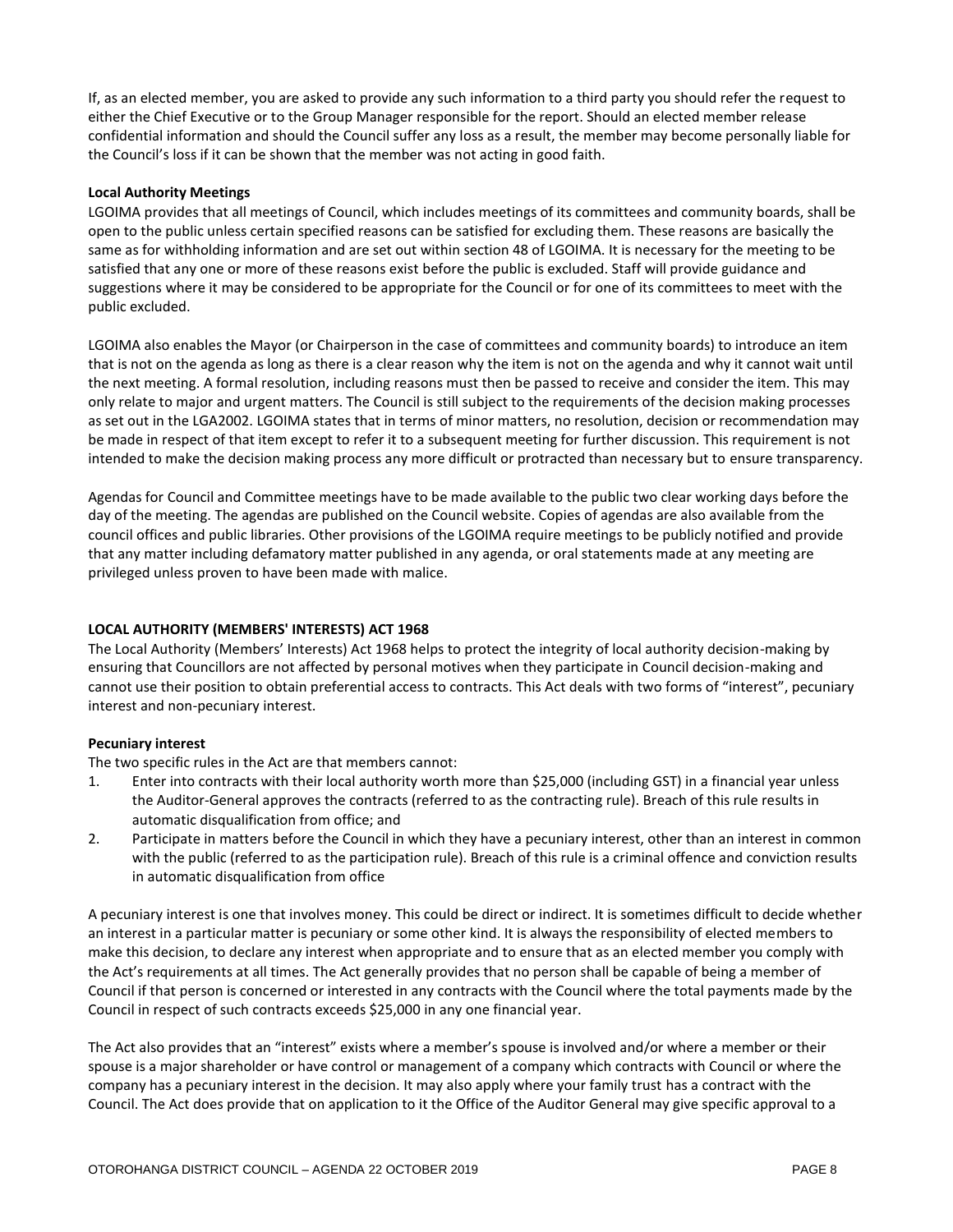member being concerned or interested in a particular contract, in which case the provisions of the Act will not disqualify the Councillor from remaining in office. The approval needs be gained before the contract concerned is entered into.

The Act also requires that a member shall not vote or take part in the discussion of any matter in which he/she has any pecuniary interest, other than an interest in common with the public. This interest is required to be declared by the member and is noted in the minutes.

The Office of the Auditor General is the agency, which oversees this legislation and it also has the responsibility and power to institute proceedings against any member. The Act does not define pecuniary interest, however the Office of the Auditor-General uses the following test: "Whether, if the matter were dealt with in a particular way, discussing or voting on that matter could reasonably give rise to an expectation of a gain or loss of money for the member concerned."

In deciding whether you have a pecuniary interest you should consider the following factors: What is the nature of the decision being made? Do I have a financial interest in that decision – do I have a reasonable expectation of gain or loss of money as a result of making that decision? Is my financial interest one that is in common with the public? Do any of the exceptions in the Act apply to me? Could I apply to the Auditor-General for approval to participate?

Further guidance is provided in the booklet "Guidance for members of local authorities about the Local Authorities (Members' Interests) Act 1968". This can be foun[d here.](https://www.oag.govt.nz/2010/lamia/docs/local-authorities-members-interests-act.pdf) It is important that you pay particular attention to the contents of this booklet as this is one of the few areas of the Council's business where staff do not set out to provide pro-active advice and members are personally liable for compliance with the provisions of this Act.

#### **Non-pecuniary interest**

Non-pecuniary interest is any interest the member may have in an issue that does not involve money. A common term for this is "bias" or pre-determination. Rules about bias operate not only to ensure that there is no actual bias, but also so there is no appearance or possibility of bias. The principle is that justice should not only be done, but it should be seen to be done.

Bias may be exhibited where: -

- By their statements or conduct a member may indicate that they have predetermined the matter before hearing or considering all of the relevant information on it (including the Council's debate); or
- The member has a close relationship with an individual or organisation affected by the matter.

Non-pecuniary interest is a difficult issue as it often involves matters of perception and degree. The question you need to consider, drawn from case law, is: "Is there, to a reasonable, fair-minded and informed observer, a real indication of bias on the part of a member of the decision making body, in the sense that they might unfairly regard with favour (or disfavour) the case of a party to the issue under consideration?" If there is, the member should declare their interest and withdraw from the debate and take no further part in the discussion of this item. The law about bias does not put you at risk of personal liability. Instead, the validity of the Council's decision could be at risk. The need for public confidence in the decision-making process is paramount and perception can be an important factor. Councillors who don't heed this advice run the risk of exposing Council to judicial review on a decision-making process, a lengthy and expensive exercise. Again the guide by the Office of the Auditor General provides some excellent advice and information on this issue.

Council maintains a member's interest register, and elected members were provided with a form to complete in your Welcome Packs. This register will be circulated at the start of Council and Community Board meetings every quarter for updating, and members will be asked to declare interests on any matters on the agenda at the start of every meeting. It is the responsibility of elected members to ensure your list of interests remains up to date.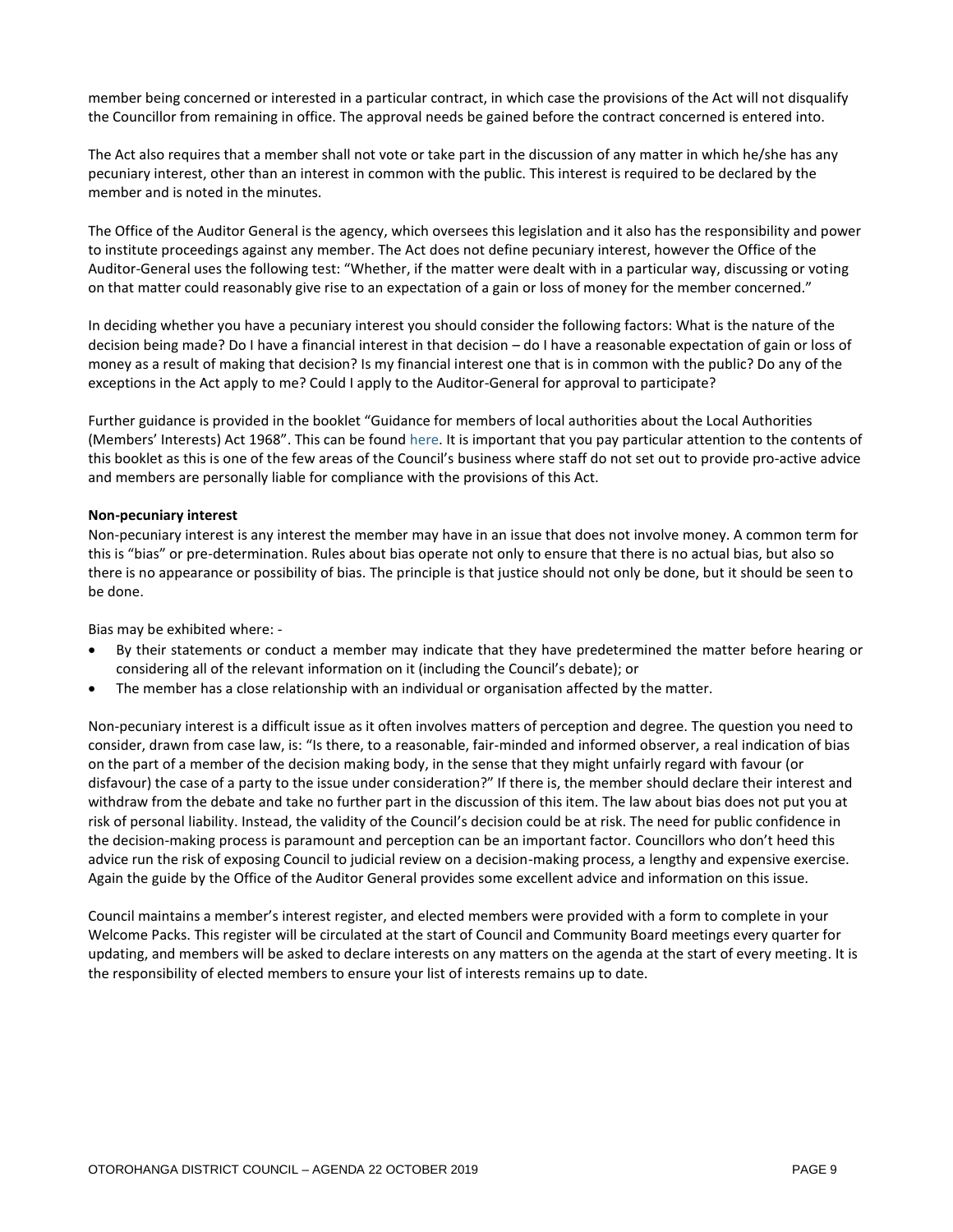#### **CRIMES ACT 1961: SECTIONS 99, 105 & 105A**

Under this Act it is unlawful for an elected member (or officer) to:

- Accept or solicit for themselves (or anyone else) any gift or reward for acting or not acting in relation to the business of the Council
- Use information gained in the course of their duties for their, or another person's monetary gain or advantage.

Section 99 of the Crimes Act 1961 defines a member or employee of a local authority as an official. For the avoidance of doubt and for the purposes of this Act this means that each elected member of the Council is considered to be an official of the Council. Section 99 also defines a "bribe" as being "any money, valuable consideration, office, or employment, or any benefit, whether direct or indirect". The words "or indirect" open this definition considerably, e.g. an offer of employment to a son or a daughter could be construed as amounting to being a bribe so members need to be aware of their exposure under this Act through other family members.

Section 105 and 105A provide: -

*105. Corruption and bribery of official—*

- *1. Every official is liable to imprisonment for a term not exceeding 7 years who, whether within New Zealand or elsewhere, corruptly accepts or obtains, or agrees or offers to accept or attempts to obtain, any bribe for himself or any other person in respect of any act done or omitted, or to be done or omitted, by him in his official capacity.*
- *2. Everyone is liable to imprisonment for a term not exceeding [7 years] who corruptly gives or offers or agrees to give any bribe to any person with intent to influence any official in respect of any act or omission by him in his official capacity.*

#### *105A. Corrupt use of official information—*

*Every official is liable to imprisonment for a term not exceeding 7 years who, whether within New Zealand or elsewhere, corruptly uses [or discloses] any information, acquired by him in his official capacity, to obtain, directly or indirectly, an advantage or a pecuniary gain for himself or any other person.* 

As elected members are deemed to be "officials" for the purposes of this Act and you are therefore subject to these penalties if you are found to be in breach of them. Such a conviction would also have the consequences of loss of office in terms of Clause 1 of Schedule 7 of the LGLA2002 (which disqualifies a Member who is convicted of an offence punishable by a term of imprisonment of two years or more).

#### **SECRET COMMISSIONS ACT 1910**

This Act basically establishes offences relating to the giving, receiving or soliciting of gifts or other consideration as an inducement or reward for doing or forbearing to do something in relation to the affairs of the Council, or showing or having shown favour or disfavour to any person in relation to the Council's affairs or business (section 4(1)). It applies to elected members and covers any such gifts given, received or solicited by "any parent, husband, wife, or child of any agent, or to his partner, clerk, or servant, or (at the agent's request or suggestion) to any other person".

The Act makes it an offence for any agent (for the purposes of the Act an elected member is deemed to be an "Agent" of the Council):

- to accept gifts without the consent of the principal (the Council);
- not to disclose a pecuniary interest in any contract which the agent makes on behalf of the principal; or
- who knowingly delivers to their principal a false receipt, invoice, account or other document in relation to the principal's business.

It is an offence to divert, obstruct, or interfere with the proper course of the affairs or business of the Council, or to fail to use due diligence in the prosecution of its affairs or business, with intent to obtain any gift or other consideration from any person interested in the affairs or business of the Council.

It also provides that it is an offence for any person to advise a party to enter into a contract with a third party and to receive gifts or consideration from that third party as reward for procuring the contract, unless that person is known by the party to be the agent of that third party.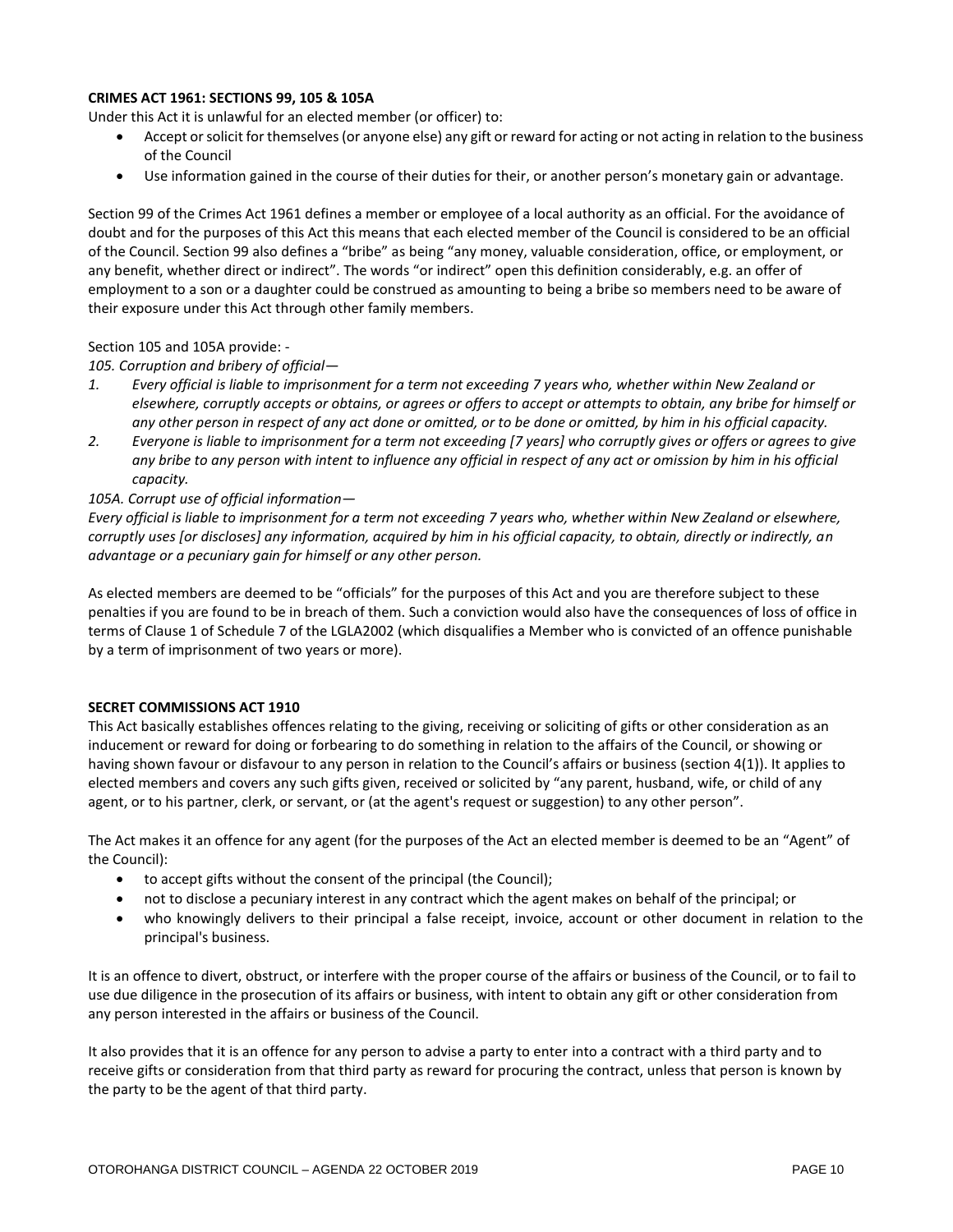It further provides that the act of aiding or abetting or in any way facilitating an offence against the Act is itself an offence. Prosecution for offences under this Act require the approval of the Attorney-General who has the power to decide whether any such prosecution shall be dealt with as an indictable offence or as one punishable on summary conviction. If any such offence is treated as an indictable offence penalties for individuals include up to two years imprisonment or a fine of up to \$1,000.00. Such a conviction would also have the consequences of loss of office in terms of Clause 1 of Schedule 7 of the Local Government Act 2002. For a summary offence the penalties include a period of up to 3 months imprisonment or a fine of up to \$100.00.

#### **PROTECTED DISCLOSURES ACT 2000 (WHISTLE-BLOWER PROTECTION)**

The Protected Disclosures Act 2000 was amended in May 2009 to provide protection to elected members. Under this Act the definition of an employee of a public sector organisation (PSO) includes elected members of a local authority. Under the Act an employee who discloses information about a serious wrongdoing by the PSO is protected from civil or criminal liability that might arise from such a disclosure and from retaliatory action against the employee. Serious wrongdoing under the Act includes:

- unlawful or irregular use of funds or resources,
- conduct that risks public health and safety;
- conduct that risks the maintenance of law;
- conduct that constitutes an offence; and
- oppressive, improper discriminatory conduct, gross negligence or gross mismanagement by a public official.

Protection under the Act applies where an employee has information about a serious wrongdoing, a reasonable belief that the information is true or likely to be true; the employee wishes to have the matter investigated; and desires protection under the Act.

The Act requires disclosure by an employee to follow the internal procedures of the PSO. The Council is required to establish internal procedures to address the receipt of and dealing with information about serious wrongdoing in or by the Council.

#### **PERSONAL LIABILITY OF ELECTED MEMBERS**

Elected Members are indemnified in respect of their actions as a member of the Council, under section 43 of the LGA2002 which provides for this indemnity (by the Council) in relation to:

- a. civil liability (both for costs and damages) if the Member is acting in good faith and in pursuance of the responsibilities or powers of the Council;
- b. costs arising from any successfully defended criminal action relating to acts or omissions in his or her capacity as an elected member.

The LGA2002 provides for a theoretical personal exposure on the part of elected members in certain circumstances if the Council has incurred loss due to actions of the Council. The loss must arise out of one of the following situations: if the Council unlawfully spends money; if the Council unlawfully sells or disposes of an asset; if the Council unlawfully incurs a liability; if the Council intentionally or negligently fails to enforce the collection of money it is lawfully entitled to receive.

If the Auditor-General has reported on a "loss", then that loss is recoverable as a debt due to the Crown. This must be paid back to the Council from each elected member jointly and severally. However, as a Member of the Otorohanga District Council, you have a defence if you can prove that the act or failure which led to the loss occurred:

- without your knowledge; or
- with your knowledge but against your protest made at or before the time when the loss occurred;
- or contrary to the manner in which you voted on the issue at a meeting of the Council;
- or in circumstances where you acted in good faith and relied on information or professional or expert advice given by a Council officer or professional advisor on matters which you reasonably believed were within that person's competency.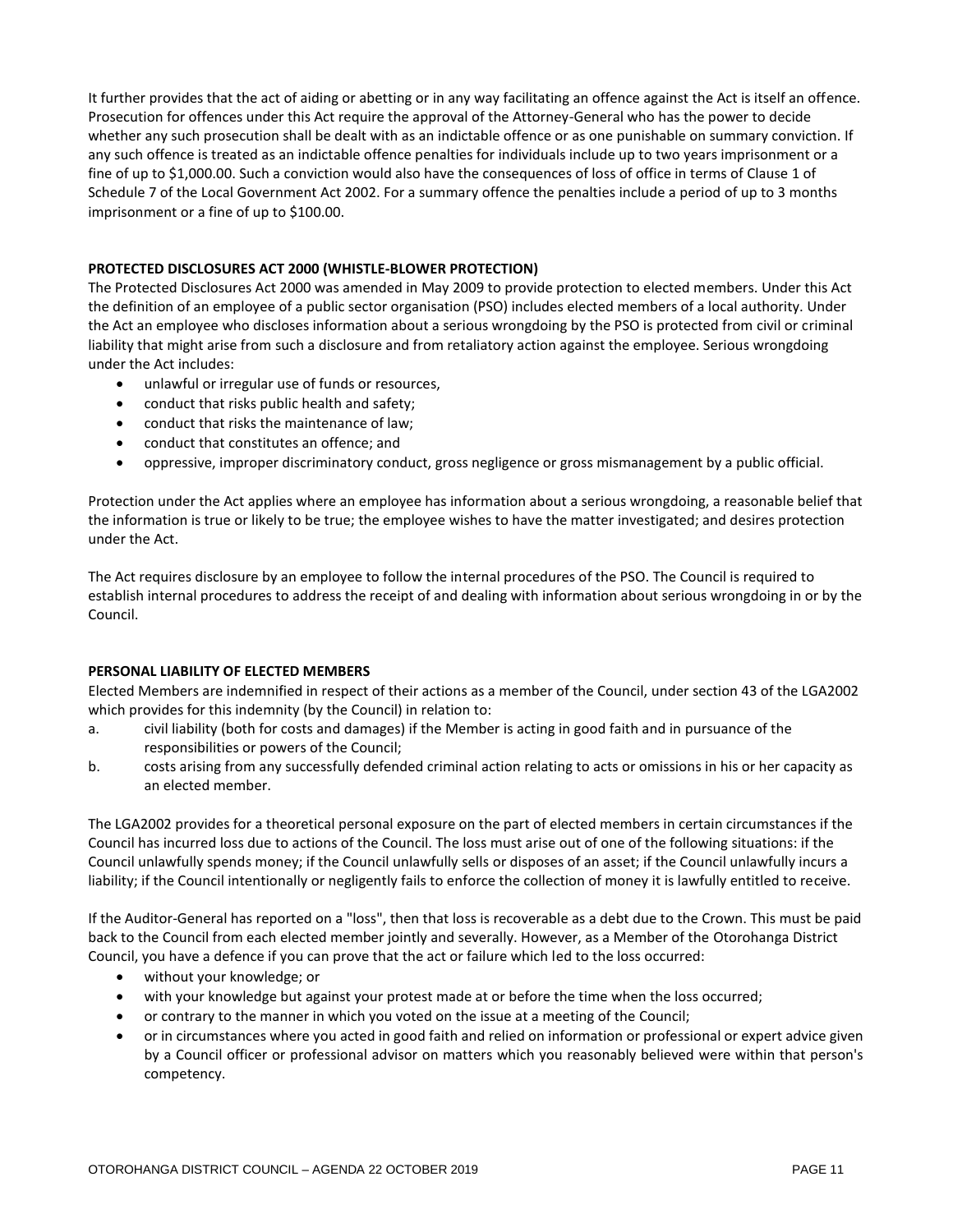#### **PUBLIC RECORDS ACT 2005:**

This Act's purpose is to provide a framework to keep central and local government organisations accountable by ensuring records are full and accurate, well maintained and accessible. The Act provides for the continuity of the National Archives and the role of the Chief Archivist, it ensures accountability by ensuring that full and accurate records of the affairs of local government are created and maintained. It also provides a framework within which local authorities create and maintain their records and has a role in enhancing public confidence in the integrity of local authority records.

The definition of a record includes information, whether in its original form or otherwise, and is not limited to just written information. The definition also includes (but is not limited to) a signature, a seal, text, images, sound, speech, or data in any medium and recorded or stored by any electronic device or process.

In the conduct of their affairs elected members may receive information directly, for example from constituents. Members will need to consider whether that information meets the definition of a local authority record and if so will need to ensure it is included in the Council's records.

#### **HEALTH AND SAFETY AT WORK 2015 (HSWA)**

In the Health and Safety at Work Act elected members are exempt from the liabilities of failure to meet the due diligence duty. The focus of any liability is on the Council as the PCBU (means a person conducting a business or undertaking). The Chief Executive is understood to have significant personal liability in this capacity.

On 4 April 2016, the Health and Safety at Work Act 2015 came into force. The HSWA provides a significant change to New Zealand's current health and safety legislation and is a response to the scrutiny placed on New Zealand's health and safety practices following the Pike River tragedy.

The Act allocates duties to those people who are in the best position to control risks to health and safety as appropriate to their role in the workplace, and for the person conducting a business or undertaking (PCBU) (i.e. the Council) to ensure, as far as is reasonably practicable, the safety of workers and others who may be impacted by the work the business undertakes.

One of the significant changes is the introduction of "Officers", who is any person occupying a position in relation to the business or undertaking, that allows the person to exercise significant influence over the management of the business or undertaking.

For the purposes of the HSWA, elected Council members (which include the Mayor and Councillors but excludes Community Board members) and the Chief Executive are by default identified as **"**Officers**"**. Group Managers are also identified as "Officers". Officers have obligations of due diligence, which are:

- (a) to acquire, and keep up-to-date, knowledge of work health and safety matters; and
- (b) gain an understanding of the nature of the operations of the business or undertaking of the PCBU, and generally of the hazards and risks associated with those operations; and
- (c) ensure that the PCBU has available for use, and uses, appropriate resources and processes to eliminate or minimise risks to health and safety from work carried out as part of the conduct of the business or undertaking; and
- (d) ensure that the PCBU has appropriate processes for receiving and considering information regarding incidents, hazards, and risks and for responding in a timely way to that information; and
- (e) ensure that the PCBU has, and implements, processes for complying with any duty or obligation of the PCBU under this Act; and
- (f) verify the provision and use of the resources and processes referred to in paragraphs (c) to (e).

The duties of the Officers and of the PCBU are independent of each other. This means if a PCBU has failed to meet its duty but the Officers exercised due diligence then they would not be personally liable for the health and safety failings.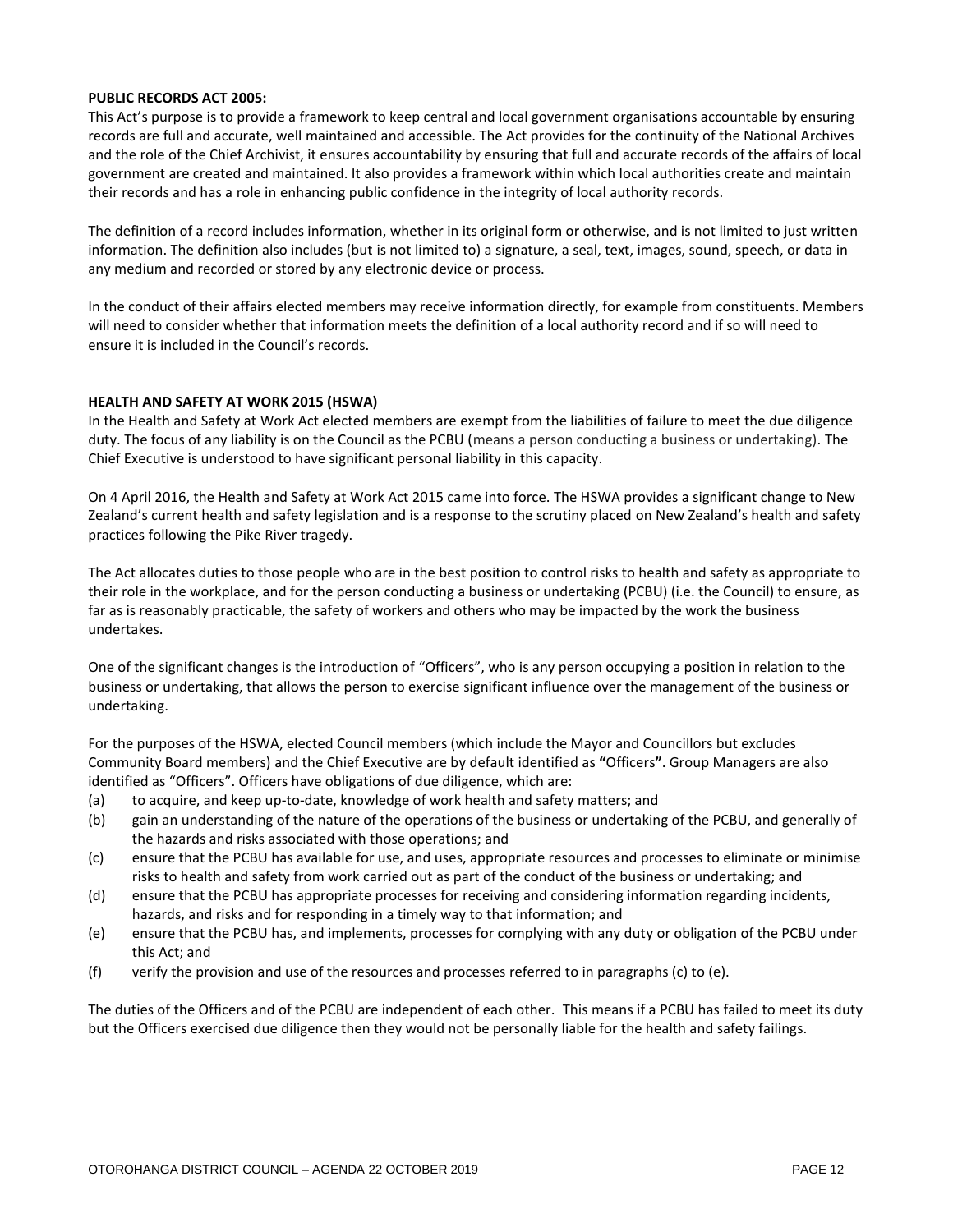#### **FINANCIAL MARKETS CONDUCT ACT 2013**

The Financial Markets Conduct Act 2013 essentially places elected members in the same position as company directors whenever the Council offers financial products (such as an issue of debt or equity securities). Elected members may be personally liable if documents that are registered under the Act, such as a product disclosure statement, contain false or misleading statements. Elected members may also be liable if the requirements of the Act are not met in relation to offers of financial products.